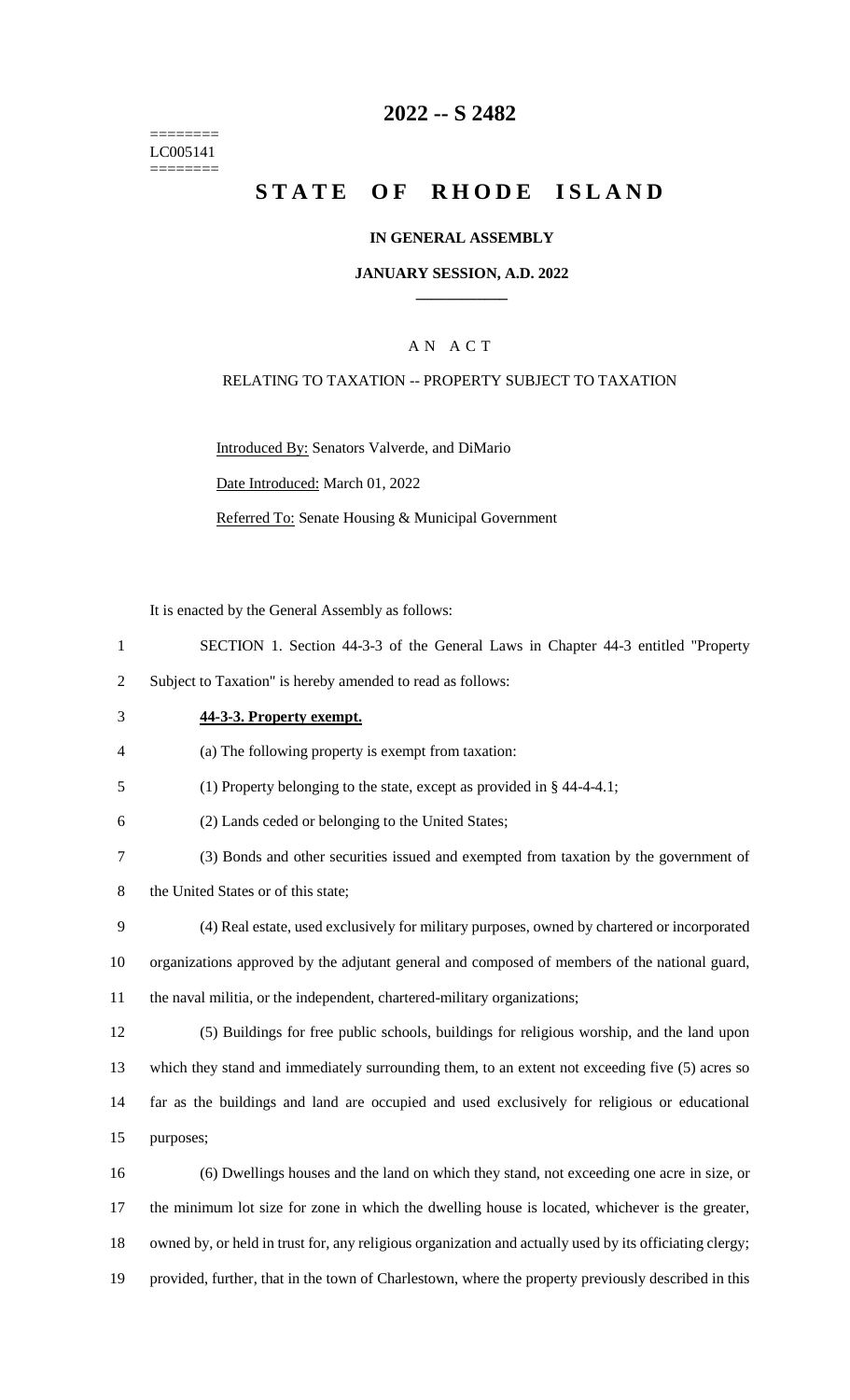paragraph is exempt in total, along with dwelling houses and the land on which they stand in Charlestown, not exceeding one acre in size, or the minimum lot size for zone in which the dwelling house is located, whichever is the greater, owned by, or held in trust for, any religious organization and actually used by its officiating clergy, or used as a convent, nunnery, or retreat center by its religious order;

 (7) Intangible personal property owned by, or held in trust for, any religious or charitable organization, if the principal or income is used or appropriated for religious or charitable purposes; (8) Buildings and personal estate owned by any corporation used for a school, academy, or seminary of learning, and of any incorporated public charitable institution, and the land upon which the buildings stand and immediately surrounding them to an extent not exceeding one acre, so far as they are used exclusively for educational purposes, but no property or estate whatever is hereafter exempt from taxation in any case where any part of its income or profits, or of the business carried on there, is divided among its owners or stockholders; provided, however, that unless any private nonprofit corporation organized as a college or university located in the town of Smithfield reaches a memorandum of agreement with the town of Smithfield, the town of Smithfield shall bill the actual costs for police, fire, and rescue services supplied, unless otherwise reimbursed, to said corporation commencing March 1, 2014;

 (9) Estates, persons, and families of the president and professors for the time being of Brown University for not more than ten thousand dollars (\$10,000) for each officer, the officer's estate, person, and family included, but only to the extent that any person had claimed and utilized the exemption prior to, and for a period ending, either on or after December 31, 1996;

 (10) Property especially exempt by charter unless the exemption has been waived in whole or in part;

(11) Lots of land exclusively for burial grounds;

 (12) Property, real and personal, held for, or by, an incorporated library, society, or any free public library, or any free public library society, so far as the property is held exclusively for library purposes, or for the aid or support of the aged poor, or poor friendless children, or the poor generally, or for a nonprofit hospital for the sick or disabled;

 (13) Real or personal estate belonging to, or held in trust for, the benefit of incorporated organizations of veterans of any war in which the United States has been engaged, the parent body of which has been incorporated by act of Congress, to the extent of four hundred thousand dollars (\$400,000) if actually used and occupied by the association; provided, that the city council of the city of Cranston may by ordinance exempt the real or personal estate as previously described in this subdivision located within the city of Cranston to the extent of five hundred thousand dollars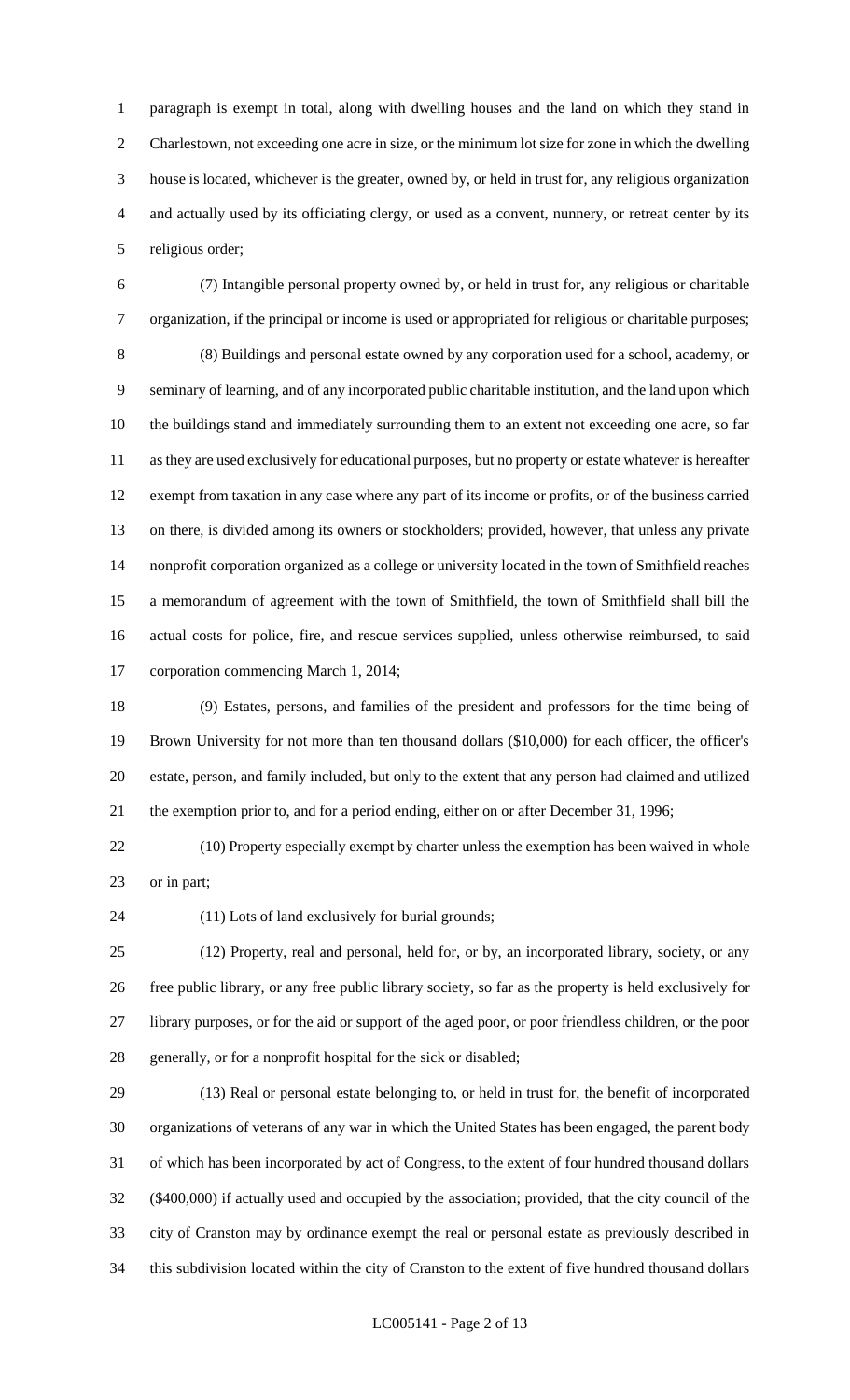(\$500,000);

 (14) Property, real and personal, held for, or by, the fraternal corporation, association, or body created to build and maintain a building or buildings for its meetings or the meetings of the general assembly of its members, or subordinate bodies of the fraternity, and for the accommodation of other fraternal bodies or associations, the entire net income of which real and personal property is exclusively applied or to be used to build, furnish, and maintain an asylum or asylums, a home or homes, a school or schools, for the free education or relief of the members of the fraternity, or the relief, support, and care of worthy and indigent members of the fraternity, their wives, widows, or orphans, and any fund given or held for the purpose of public education, almshouses, and the land and buildings used in connection therewith;

 (15) Real estate and personal property of any incorporated volunteer fire engine company or incorporated volunteer ambulance or rescue corps in active service;

 (16) The estate of any person who, in the judgment of the assessors, is unable from infirmity or poverty to pay the tax; provided, that in the towns of Burrillville and West Greenwich, the tax shall constitute a lien for five (5) years on the property where the owner is entitled to the exemption. At the expiration of five (5) years, the lien shall be abated in full. Provided, if the property is sold or conveyed, or if debt secured by the property is refinanced during the five-year (5) period, the lien immediately becomes due and payable; any person claiming the exemption aggrieved by an adverse decision of an assessor shall appeal the decision to the local board of tax review and thereafter according to the provisions of § 44-5-26;

 (17) Household furniture and family stores of a housekeeper in the whole, including clothing, bedding, and other white goods, books, and all other tangible personal property items that are common to the normal household;

 (18) Improvements made to any real property to provide a shelter and fallout protection from nuclear radiation, to the amount of one thousand five hundred dollars (\$1,500); provided, that the improvements meet applicable standards for shelter construction established, from time to time, by the Rhode Island emergency management agency. The improvements are deemed to comply with the provisions of any building code or ordinance with respect to the materials or the methods of construction used and any shelter or its establishment is deemed to comply with the provisions of any zoning code or ordinance;

(19) Aircraft for which the fee required by § 1-4-6 has been paid to the tax administrator;

(20) Manufacturer's inventory.

 (i) For the purposes of §§ 44-4-10, 44-5-3, 44-5-20, and 44-5-38, a person is deemed to be a manufacturer within a city or town within this state if that person uses any premises, room, or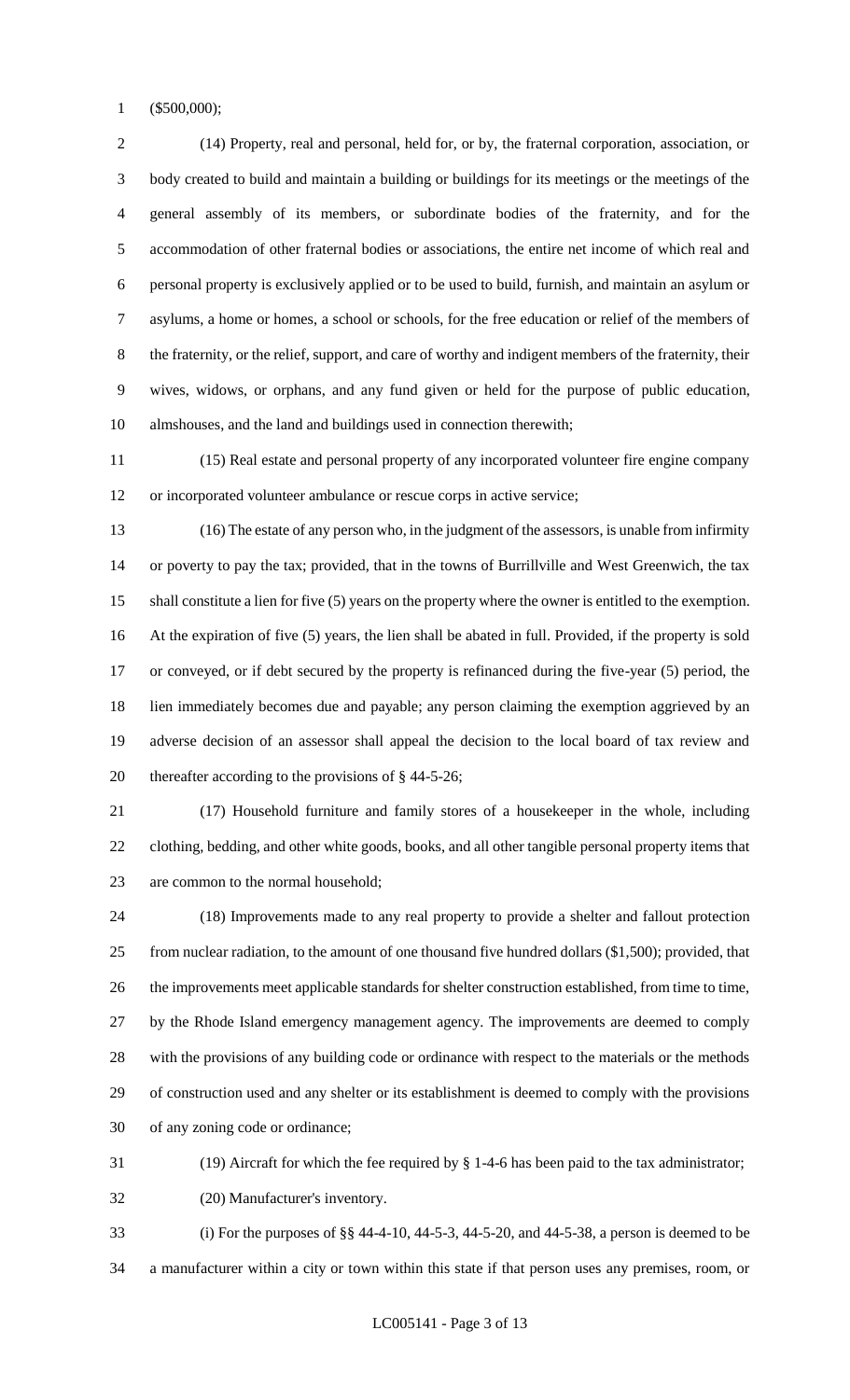place in it primarily for the purpose of transforming raw materials into a finished product for trade through any or all of the following operations: adapting, altering, finishing, making, and ornamenting; provided, that public utilities; non-regulated power producers commencing commercial operation by selling electricity at retail or taking title to generating facilities on or after July 1, 1997; building and construction contractors; warehousing operations, including distribution bases or outlets of out-of-state manufacturers; and fabricating processes incidental to warehousing or distribution of raw materials, such as alteration of stock for the convenience of a customer; are excluded from this definition;

 (ii) For the purposes of this section and §§ 44-4-10 and 44-5-38, the term "manufacturer's inventory," or any similar term, means and includes the manufacturer's raw materials, the manufacturer's work in process, and finished products manufactured by the manufacturer in this state, and not sold, leased, or traded by the manufacturer or its title or right to possession divested; provided, that the term does not include any finished products held by the manufacturer in any retail store or other similar selling place operated by the manufacturer whether or not the retail establishment is located in the same building in which the manufacturer operates the manufacturing plant;

 (iii) For the purpose of § 44-11-2, a "manufacturer" is a person whose principal business in this state consists of transforming raw materials into a finished product for trade through any or all of the operations described in paragraph (i) of this subdivision. A person will be deemed to be principally engaged if the gross receipts that person derived from the manufacturing operations in this state during the calendar year or fiscal year mentioned in § 44-11-1 amounted to more than fifty percent (50%) of the total gross receipts that person derived from all the business activities in which that person engaged in this state during the taxable year. For the purpose of computing the percentage, gross receipts derived by a manufacturer from the sale, lease, or rental of finished products manufactured by the manufacturer in this state, even though the manufacturer's store or other selling place may be at a different location from the location of the manufacturer's manufacturing plant in this state, are deemed to have been derived from manufacturing;

 (iv) Within the meaning of the preceding paragraphs of this subdivision, the term "manufacturer" also includes persons who are principally engaged in any of the general activities coded and listed as establishments engaged in manufacturing in the Standard Industrial Classification Manual prepared by the Technical Committee on Industrial Classification, Office of Statistical Standards, Executive Office of the President, United States Bureau of the Budget, as revised from time to time, but eliminating as manufacturers those persons, who, because of their limited type of manufacturing activities, are classified in the manual as falling within the trade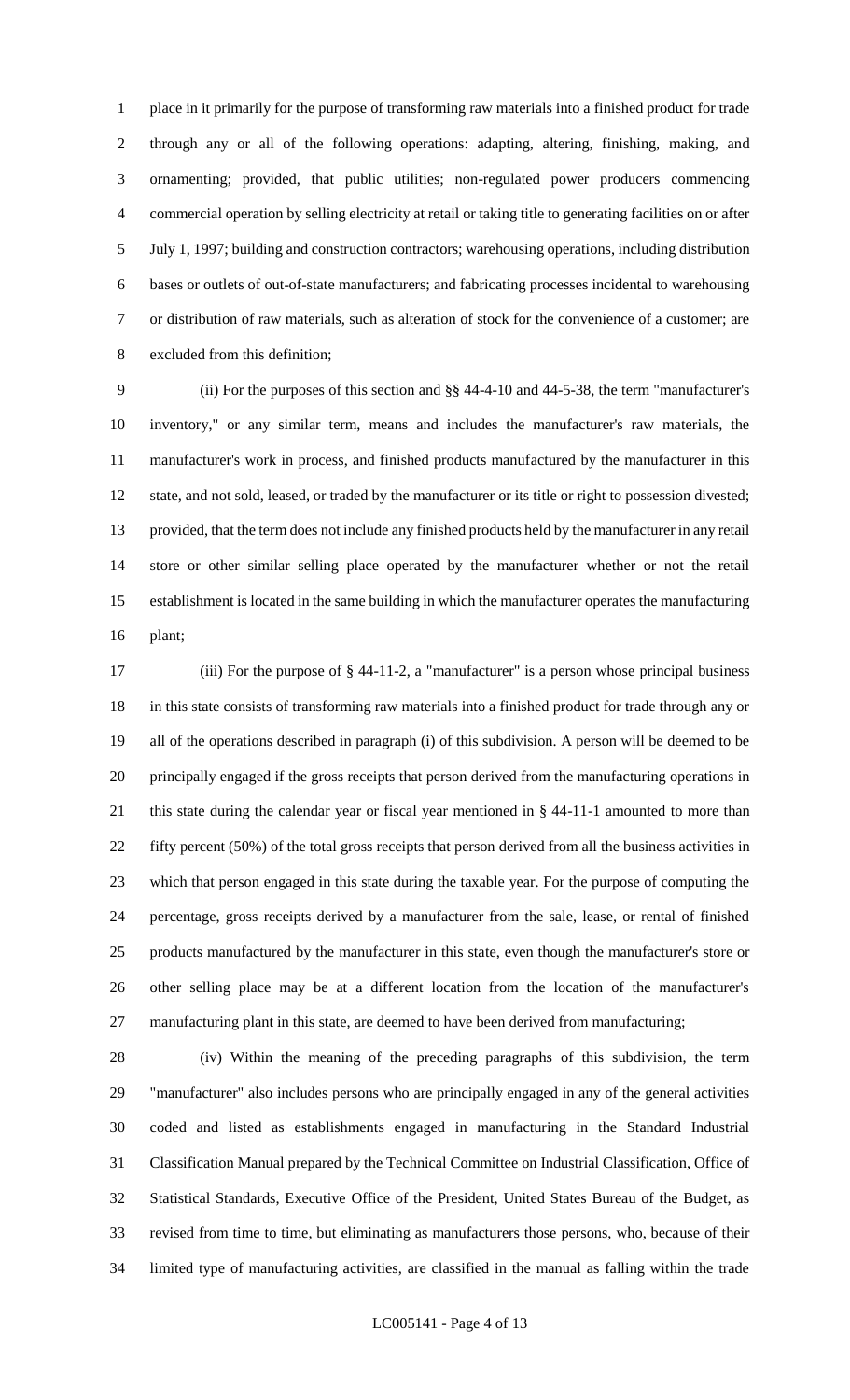rather than an industrial classification of manufacturers. Among those thus eliminated, and accordingly also excluded as manufacturers within the meaning of this paragraph, are persons primarily engaged in selling, to the general public, products produced on the premises from which they are sold, such as neighborhood bakeries, candy stores, ice cream parlors, shade shops, and custom tailors, except, that a person who manufactures bakery products for sale primarily for home delivery, or through one or more non-baking retail outlets, and whether or not retail outlets are operated by the person, is a manufacturer within the meaning of this paragraph;

 (v) The term "Person" means and includes, as appropriate, a person, partnership, or corporation; and

 (vi) The department of revenue shall provide to the local assessors any assistance that is necessary in determining the proper application of the definitions in this subdivision;

 (21) Real and tangible personal property acquired to provide a treatment facility used primarily to control the pollution or contamination of the waters or the air of the state, as defined in chapter 12 of title 46 and chapter 25 of title 23, respectively, the facility having been constructed, reconstructed, erected, installed, or acquired in furtherance of federal or state requirements or standards for the control of water or air pollution or contamination, and certified as approved in an 17 order entered by the director of environmental management. The property is exempt as long as it is operated properly in compliance with the order of approval of the director of environmental management; provided, that any grant of the exemption by the director of environmental management in excess of ten (10) years is approved by the city or town in which the property is situated. This provision applies only to water and air pollution control properties and facilities installed for the treatment of waste waters and air contaminants resulting from industrial processing; furthermore, it applies only to water or air pollution control properties and facilities placed in operation for the first time after April 13, 1970;

 (22) Manufacturing machinery and equipment acquired or used by a manufacturer after December 31, 1974. Manufacturing machinery and equipment is defined as:

 (i) Machinery and equipment used exclusively in the actual manufacture or conversion of raw materials or goods in the process of manufacture by a manufacturer, as defined in subdivision (20), and machinery, fixtures, and equipment used exclusively by a manufacturer for research and development or for quality assurance of its manufactured products;

 (ii) Machinery and equipment that is partially used in the actual manufacture or conversion of raw materials or goods in process of manufacture by a manufacturer, as defined in subdivision (20), and machinery, fixtures, and equipment used by a manufacturer for research and development or for quality assurance of its manufactured products, to the extent to which the machinery and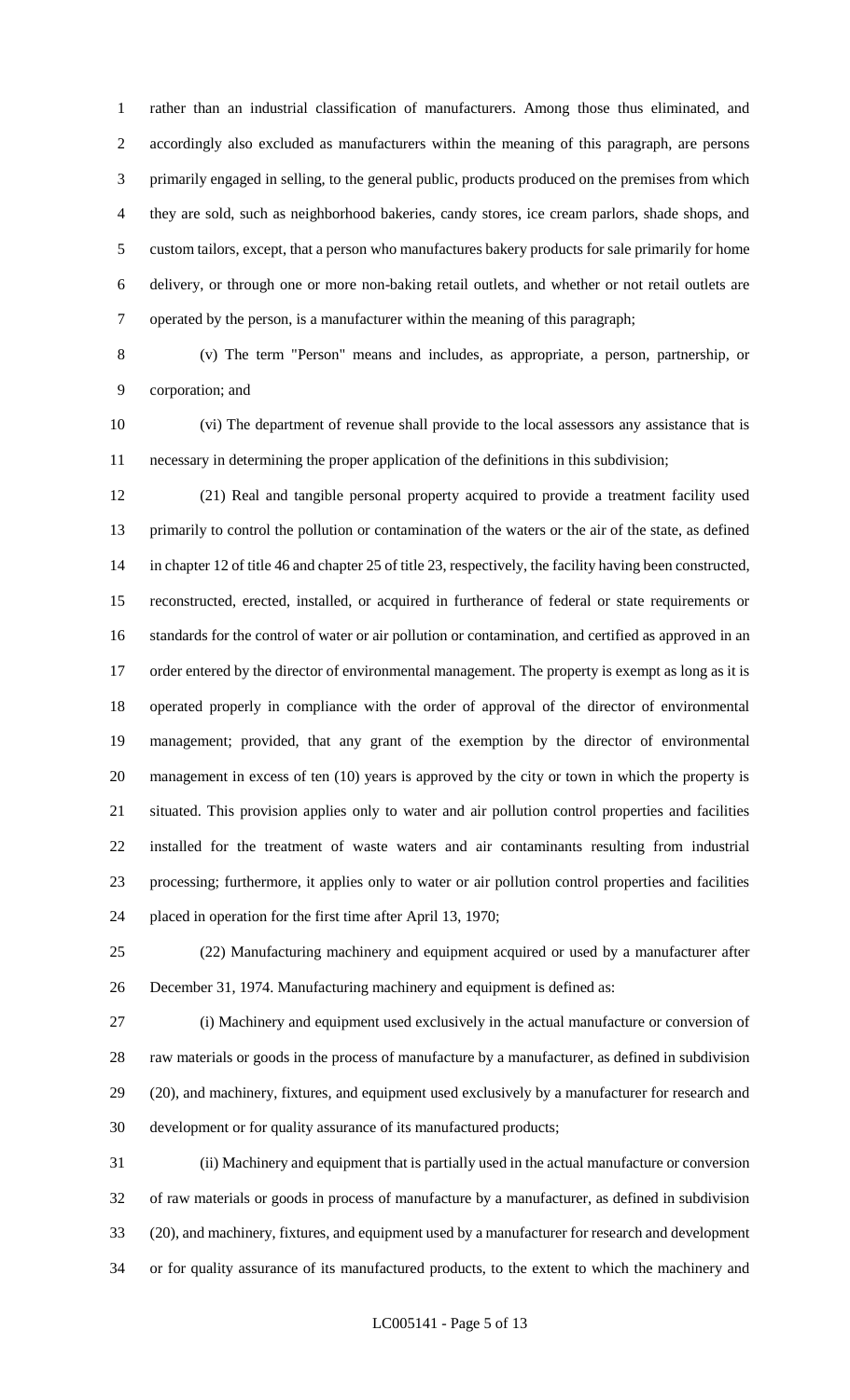equipment is used for the manufacturing processes, research and development, or quality assurance. In the instances where machinery and equipment is used in both manufacturing and/or research and development and/or quality assurance activities and non-manufacturing activities, the assessment on machinery and equipment is prorated by applying the percentage of usage of the equipment for the manufacturing, research and development, and quality-assurance activity to the value of the machinery and equipment for purposes of taxation, and the portion of the value used for manufacturing, research and development, and quality assurance is exempt from taxation. The burden of demonstrating this percentage usage of machinery and equipment for manufacturing and for research and development and/or quality assurance of its manufactured products rests with the manufacturer; and

 (iii) Machinery and equipment described in §§ 44-18-30(7) and 44-18-30(22) that was purchased after July 1, 1997; provided that the city or town council of the city or town in which the machinery and equipment is located adopts an ordinance exempting the machinery and equipment from taxation. For purposes of this subsection, city councils and town councils of any municipality may, by ordinance, wholly or partially exempt from taxation the machinery and equipment discussed in this subsection for the period of time established in the ordinance and may, by ordinance, establish the procedures for taxpayers to avail themselves of the benefit of any exemption permitted under this section; provided, that the ordinance does not apply to any machinery or equipment of a business, subsidiary, or any affiliated business that locates or relocates from a city or town in this state to another city or town in the state;

 (23) Precious metal bullion, meaning any elementary metal that has been put through a process of melting or refining, and that is in a state or condition that its value depends upon its content and not its form. The term does not include fabricated precious metal that has been processed or manufactured for some one or more specific and customary industrial, professional, or artistic uses;

 (24) Hydroelectric power-generation equipment, which includes, but is not limited to, turbines, generators, switchgear, controls, monitoring equipment, circuit breakers, transformers, protective relaying, bus bars, cables, connections, trash racks, headgates, and conduits. The hydroelectric power-generation equipment must have been purchased after July 1, 1979, and acquired or used by a person or corporation who or that owns or leases a dam and utilizes the equipment to generate hydroelectric power;

 (25) Subject to authorization by formal action of the council of any city or town, any real or personal property owned by, held in trust for, or leased to an organization incorporated under chapter 6 of title 7, as amended, or an organization meeting the definition of "charitable trust" set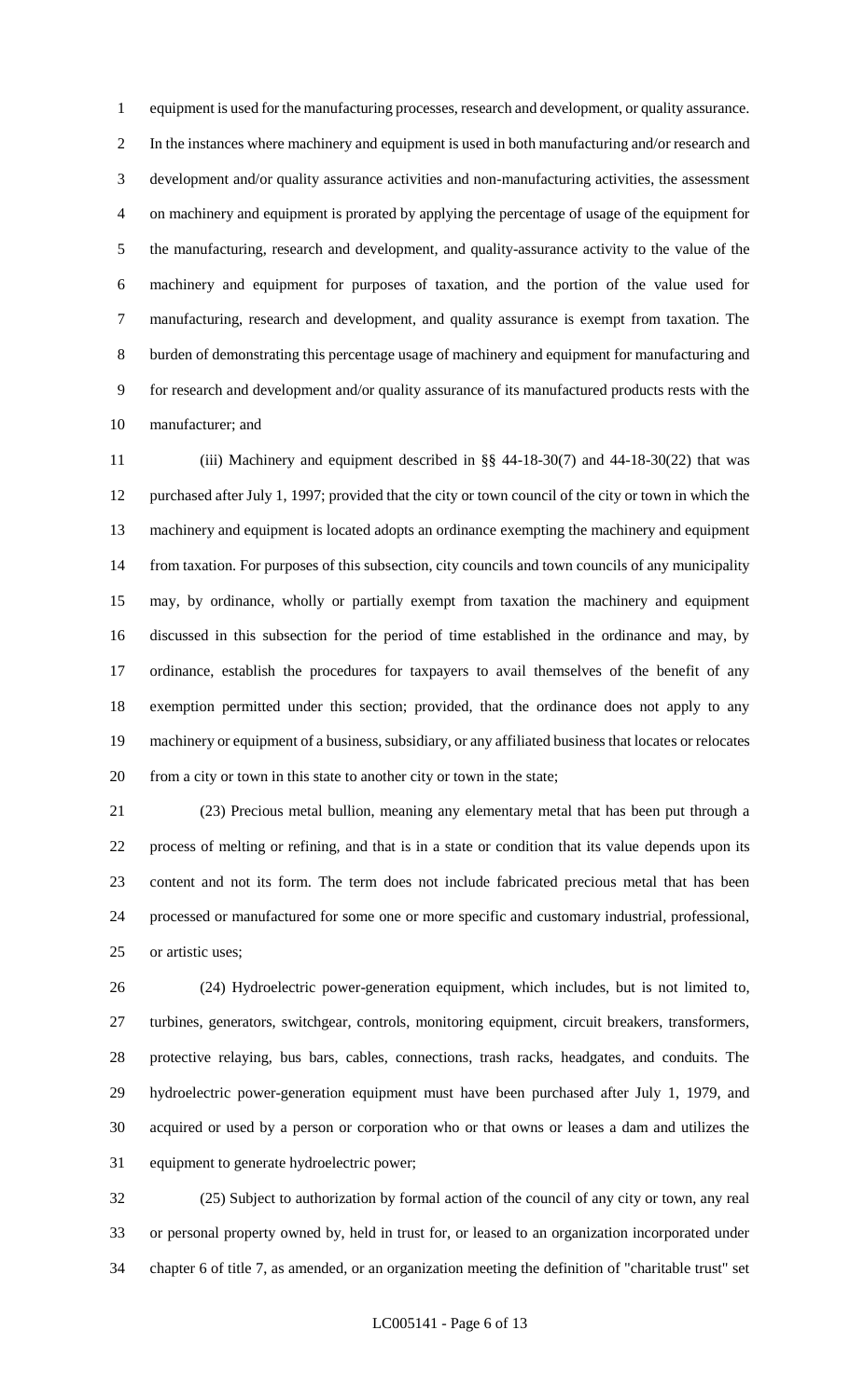out in § 18-9-4, as amended, or an organization incorporated under the not-for-profits statutes of another state or the District of Columbia, the purpose of which is the conserving of open space, as that term is defined in chapter 36 of title 45, as amended, provided the property is used exclusively for the purposes of the organization;

 (26) Tangible personal property, the primary function of which is the recycling, reuse, or recovery of materials (other than precious metals, as defined in § 44-18-30(24)(ii) and (iii)), from, or the treatment of "hazardous wastes," as defined in § 23-19.1-4, where the "hazardous wastes" are generated primarily by the same taxpayer and where the personal property is located at, in, or adjacent to a generating facility of the taxpayer. The taxpayer may, but need not, procure an order from the director of the department of environmental management certifying that the tangible personal property has this function, which order effects a conclusive presumption that the tangible personal property qualifies for the exemption under this subdivision. If any information relating to secret processes or methods of manufacture, production, or treatment is disclosed to the department of environmental management only to procure an order, and is a "trade secret" as defined in § 28- 21-10(b), it shall not be open to public inspection or publicly disclosed unless disclosure is otherwise required under chapter 21 of title 28 or chapter 24.4 of title 23;

 (27) Motorboats as defined in § 46-22-2 for which the annual fee required in § 46-22-4 has been paid;

 (28) Real and personal property of the Providence Performing Arts Center, a non-business corporation as of December 31, 1986;

 (29) Tangible personal property owned by, and used exclusively for the purposes of, any religious organization located in the city of Cranston;

 (30) Real and personal property of the Travelers Aid Society of Rhode Island, a nonprofit corporation, the Union Mall Real Estate Corporation, and any limited partnership or limited liability company that is formed in connection with, or to facilitate the acquisition of, the Providence YMCA Building;

 (31) Real and personal property of Meeting Street Center or MSC Realty, Inc., both not- for-profit Rhode Island corporations, and any other corporation, limited partnership, or limited liability company that is formed in connection with, or to facilitate the acquisition of, the properties designated as the Meeting Street National Center of Excellence on Eddy Street in Providence, Rhode Island;

 (32) The buildings, personal property, and land upon which the buildings stand, located on Pomham Island, East Providence, currently identified as Assessor's Map 211, Block 01, Parcel 001.00, that consists of approximately twenty-one thousand three hundred (21,300) square feet and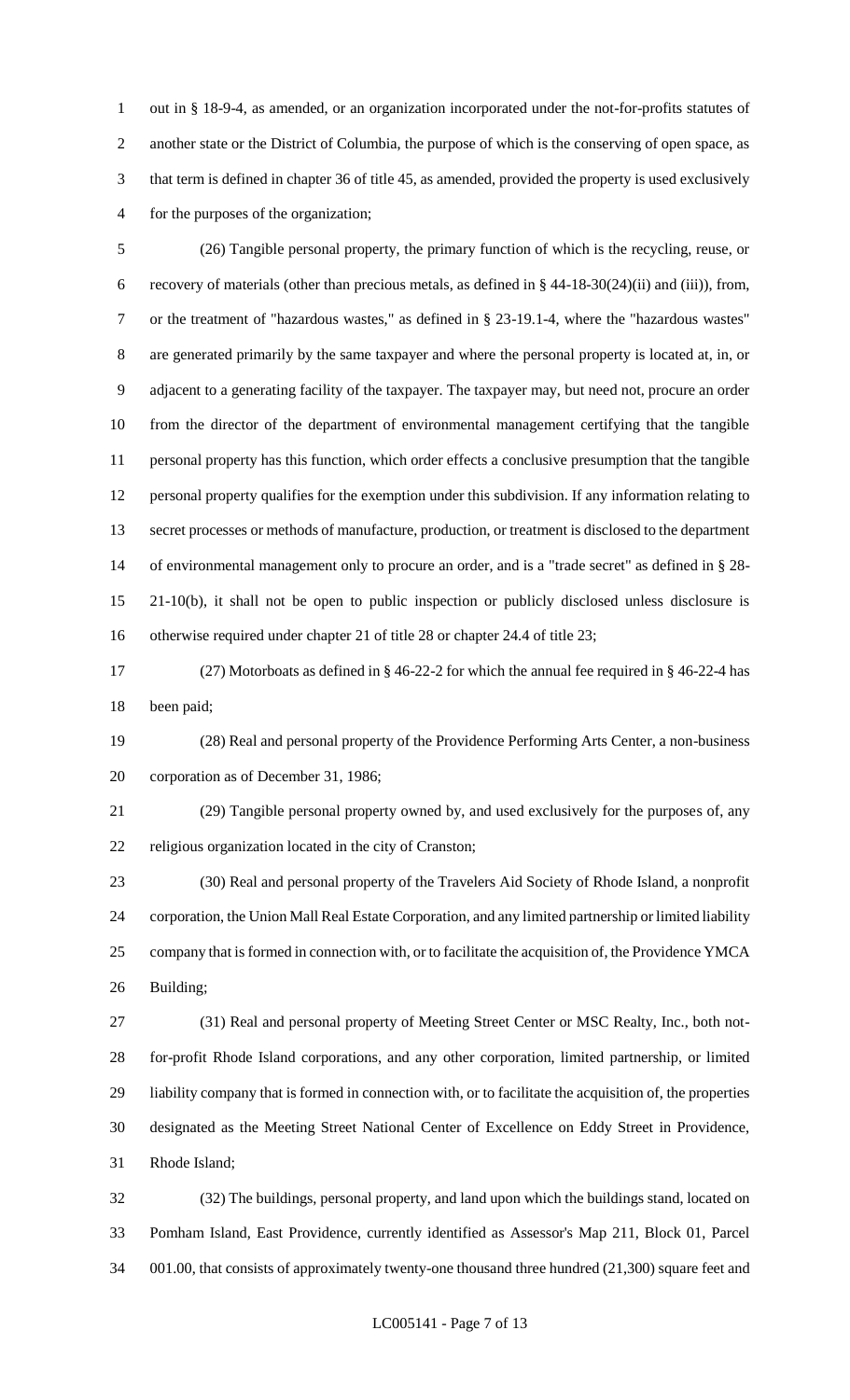is located approximately eight hundred sixty feet (860'), more or less, from the shore, and limited exclusively to these said buildings, personal estate and land, provided that said property is owned by a qualified 501(c)(3) organization, such as the American Lighthouse Foundation, and is used exclusively for a lighthouse; (33) The Stadium Theatre Performing Arts Centre building located in Monument Square, Woonsocket, Rhode Island, so long as said Stadium Theatre Performing Arts Center is owned by the Stadium Theatre Foundation, a Rhode Island nonprofit corporation;

 (34) Real and tangible personal property of St. Mary Academy -- Bay View, located in East Providence, Rhode Island;

 (35) Real and personal property of East Bay Community Action Program and its predecessor, Self Help, Inc; provided, that the organization is qualified as a tax-exempt corporation under § 501(c)(3) of the United States Internal Revenue Code;

 (36) Real and personal property located within the city of East Providence of the Columbus Club of East Providence, a Rhode Island charitable nonprofit corporation;

 (37) Real and personal property located within the city of East Providence of the Columbus Club of Barrington, a Rhode Island charitable nonprofit corporation;

 (38) Real and personal property located within the city of East Providence of Lodge 2337 BPO Elks, a Rhode Island nonprofit corporation;

 (39) Real and personal property located within the city of East Providence of the St. Andrews Lodge No. 39, a Rhode Island charitable nonprofit corporation;

 (40) Real and personal property located within the city of East Providence of the Trustees of Methodist Health and Welfare service a/k/a United Methodist Elder Care, a Rhode Island nonprofit corporation;

 (41) Real and personal property located on the first floor of 90 Leonard Avenue within the city of East Providence of the Zion Gospel Temple, Inc., a religious nonprofit corporation;

 (42) Real and personal property located within the city of East Providence of the Cape Verdean Museum Exhibit, a Rhode Island nonprofit corporation;

28 (43) The real and personal property owned by a qualified  $501(c)(3)$  organization that is affiliated and in good standing with a national, congressionally chartered organization and thereby adheres to that organization's standards and provides activities designed for recreational, educational, and character building purposes for children from ages six (6) years to seventeen (17) years;

 (44) Real and personal property of the Rhode Island Philharmonic Orchestra and Music 34 School; provided, that the organization is qualified as a tax-exempt corporation under  $\S 501(c)(3)$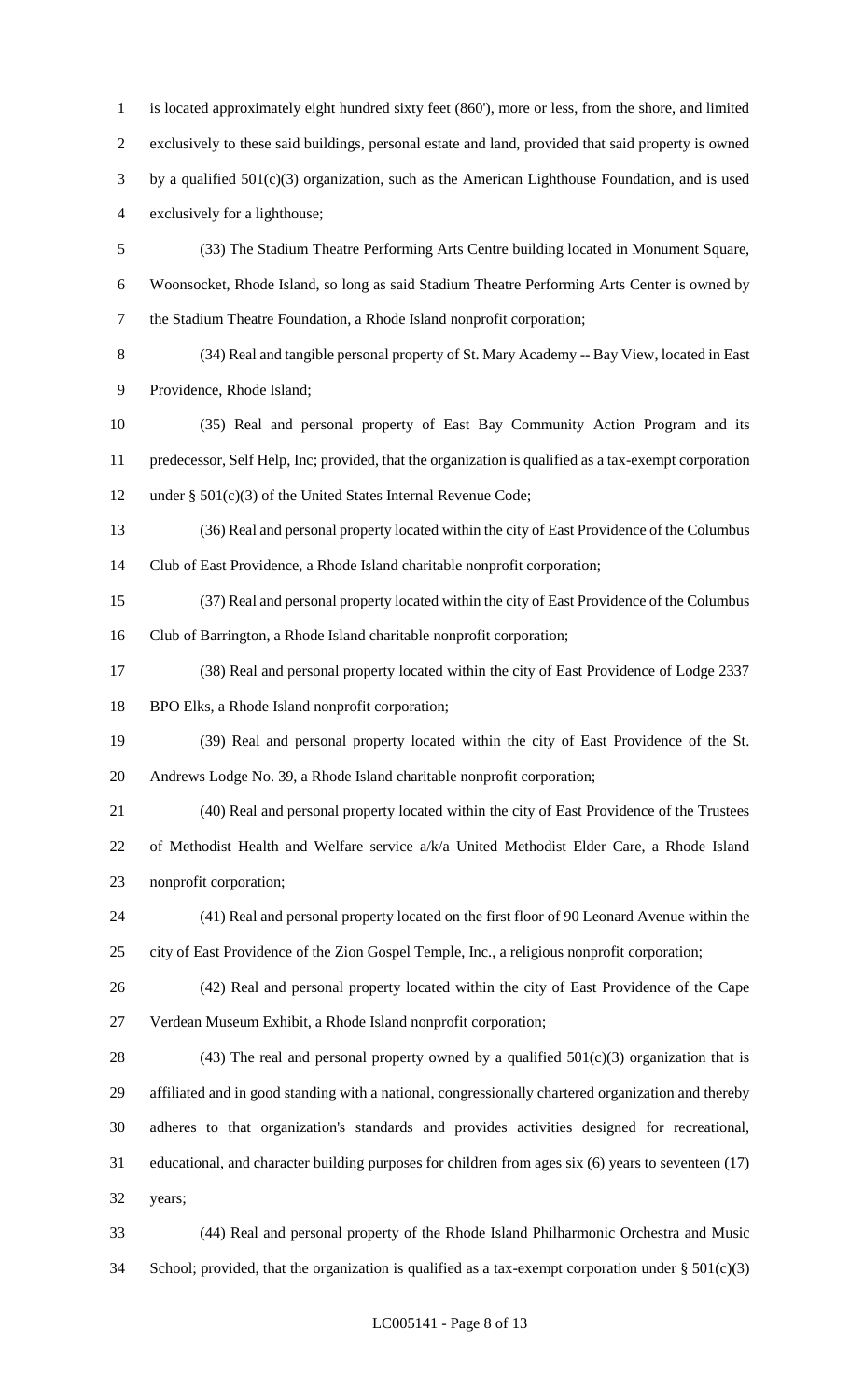of the United States Internal Revenue Code;

 (45) The real and personal property located within the town of West Warwick at 211 Cowesett Avenue, Plat 29-Lot 25, which consists of approximately twenty-eight thousand seven hundred fifty (28,750) square feet and is owned by the Station Fire Memorial Foundation of East Greenwich, a Rhode Island nonprofit corporation; (46) Real and personal property of the Comprehensive Community Action Program, a qualified tax-exempt corporation under § 501(c)(3) of the United States Internal Revenue Code; (47) Real and personal property located at 52 Plain Street, within the city of Pawtucket of the Pawtucket Youth Soccer Association, a Rhode Island nonprofit corporation; (48) Renewable energy resources, as defined in § 39-26-5, used in residential systems and associated equipment used therewith in service after December 31, 2015; (49) Renewable energy resources, as defined in § 39-26-5, if employed by a manufacturer, as defined in subsection (a) of this section, shall be exempt from taxation in accordance with subsection (a) of this section; (50) Real and personal property located at 415 Tower Hill Road within the town of North Kingstown, of South County Community Action, Inc., a qualified tax-exempt corporation under § 501(c)(3) of the United States Internal Revenue Code; (51) As an effort to promote business growth, tangible business or personal property, in whole or in part, within the town of Charlestown's community limits, subject to authorization by formal action of the town council of the town of Charlestown; (52) All real and personal property located at 1300 Frenchtown Road, within the town of East Greenwich, identified as assessor's map 027, plat 019, lot 071, and known as the New England 23 Wireless and Steam Museum, Inc., a qualified tax-exempt corporation under  $\S 501(c)(3)$  of the United States Internal Revenue Code; (53) Real and tangible personal property of Mount Saint Charles Academy located within the city of Woonsocket, specifically identified as the following assessor's plats and lots: Logee Street, plat 23, lot 62, Logee Street, plat 24, lots 304 and 305; Welles Street, plat 23, lot 310; Monroe Street, plat 23, lot 312; and Roberge Avenue, plat 24, lot 47; (54) Real and tangible personal property of Steere House, a Rhode Island nonprofit corporation, located in Providence, Rhode Island; (55) Real and personal property located within the town of West Warwick of Tides Family Services, Inc., a Rhode Island nonprofit corporation; (56) Real and personal property of Tides Family Services, Inc., a Rhode Island nonprofit corporation, located in the city of Pawtucket at 242 Dexter Street, plat 44, lot 444;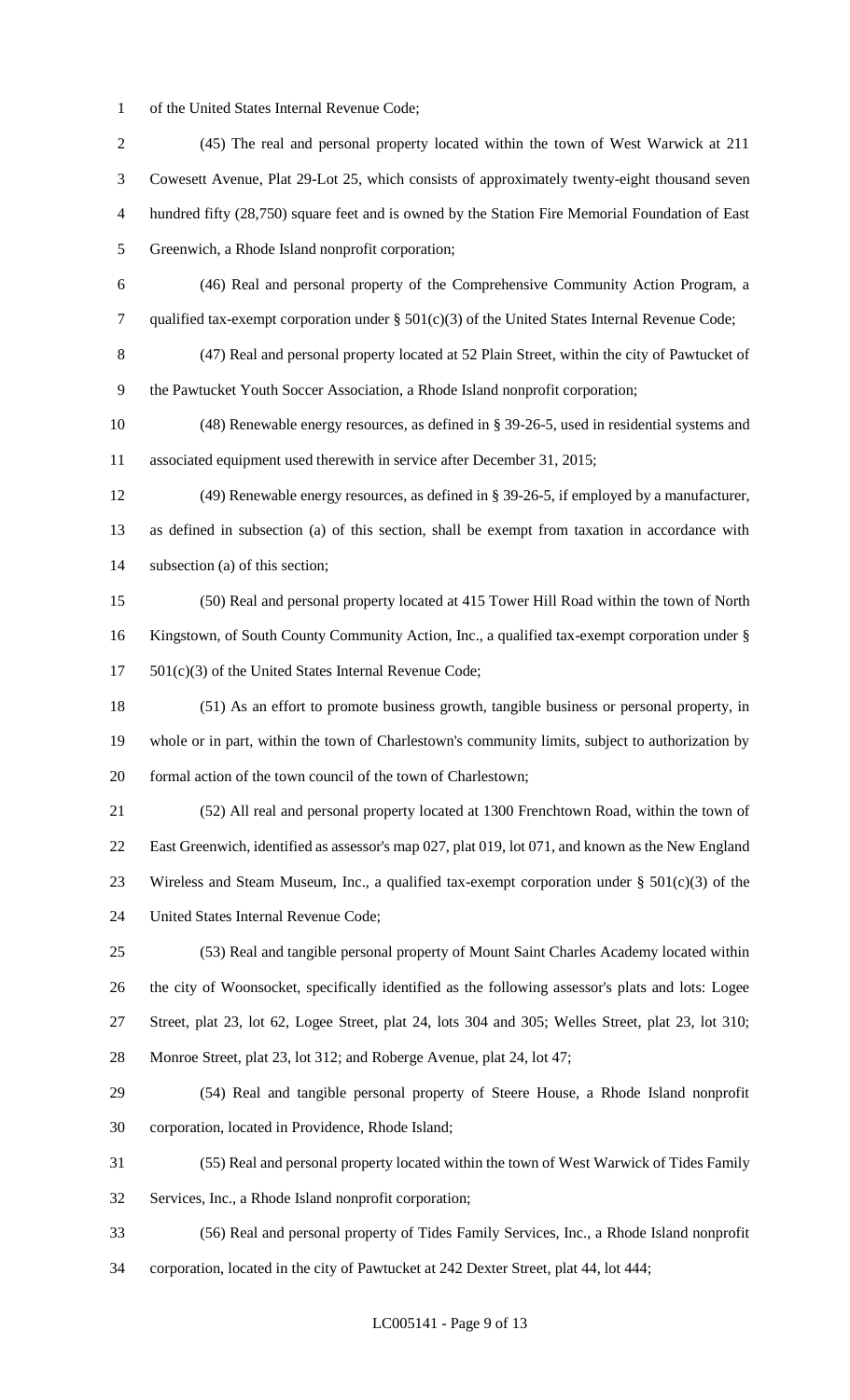- (57) Real and personal property located within the town of Middletown of Lucy's Hearth, a Rhode Island nonprofit corporation; (58) Real and tangible personal property of Habitat for Humanity of Rhode Island--Greater Providence, Inc., a Rhode Island nonprofit corporation, located in Providence, Rhode Island; (59) Real and personal property of the Artic Playhouse, a Rhode Island nonprofit corporation, located in the town of West Warwick at 1249 Main Street; (60) Real and personal property located at 321 Main Street, within the town of South Kingstown, of the Contemporary Theatre Company, a qualified, tax-exempt corporation under § 501(c)(3) of the United States Internal Revenue Code; (61) Real and personal property of The Samaritans, Inc., a Rhode Island nonprofit § 501(c)(3) corporation located at 67 Park Place, Pawtucket, Rhode Island, to the extent the city council of Pawtucket may from time to time determine; (62) Real and personal property of North Kingstown, Exeter Animal Protection League, Inc., dba "Pet Refuge," 500 Stony Lane, a Rhode Island nonprofit corporation, located in North Kingstown, Rhode Island; (63) Real and personal property located within the city of East Providence of Foster Forward (formerly the Rhode Island Foster Parents Association), a Rhode Island charitable nonprofit corporation; (64) Real and personal property located at 54 Kelly Avenue within the town of East Providence, of the Associated Radio Amateurs of Southern New England, a Rhode Island nonprofit corporation; (65) Real and tangible personal property of Providence Country Day School, a Rhode Island nonprofit corporation, located in East Providence, Rhode Island and further identified as plat 406, block 6, lot 6, and plat 506, block 1, lot 8; (66) As an effort to promote business growth, tangible business or personal property, in whole or in part, within the town of Bristol's community limits, subject to authorization by formal action of the town council of the town of Bristol; (67) Real and tangible personal property of the Heritage Harbor Foundation, a Rhode Island nonprofit corporation, located at 1445 Wampanoag Trail, Suites 103 and 201, within the city of East Providence; (68) Real property of Ocean State Community Wellness, Inc., a qualified tax-exempt corporation under § 501(c)(3) of the United States Internal Revenue Code, located in North Kingstown, Rhode Island, with a physical address of 7450 Post Road, and further identified as plat
- 108, lot 83;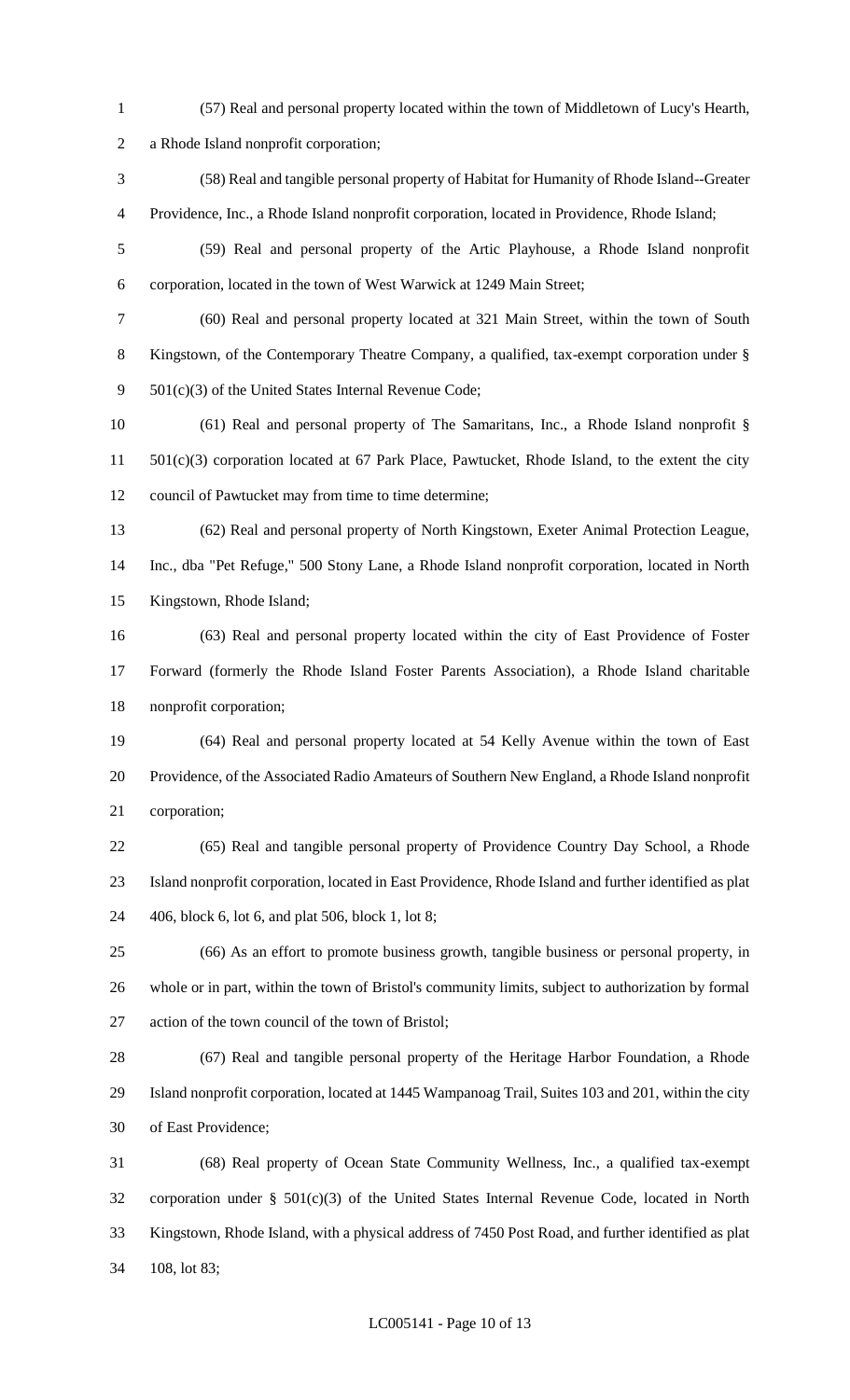(69) Real and tangible personal property of St. John Baptist De La Salle Institute, d/b/a La Salle Academy, a Rhode Island domestic nonprofit corporation, located in Providence, Rhode Island denominated at the time this subsection was adopted as Plat 83 Lot 276 by the tax assessor for the city of Providence comprising approximately 26.08 acres of land along with all buildings and improvements that have been or may be made;

 (70) Real and tangible personal property of The Providence Community Health Centers, 7 Inc., a Rhode Island domestic nonprofit corporation, located in Providence, Rhode Island; and

 (71) In the city of Central Falls and the city of Pawtucket, real property and tangible personal property located on or in the premise acquired or leased by a railroad entity and for the purpose of providing boarding and disembarking of railroad passengers and the supporting passenger railroad operations and services. For the purpose of this section, a railroad entity shall be any incorporated entity that has been duly authorized by the Rhode Island public utilities 13 commission to provide passenger railroad services; and

14 (72) Real and tangible personal property of the Old and Ancient Rowers Society of Rhode

Island, a Rhode Island domestic nonprofit corporation, located at 166 Walmsley Lane, within the

16 town of North Kingstown on Plat 004/Lot 019.

 (b) Except as provided below, when a city or town taxes a for-profit hospital facility, the value of its real property shall be the value determined by the most recent full revaluation or statistical property update performed by the city or town; provided, however, in the year a nonprofit hospital facility converts to or otherwise becomes a for-profit hospital facility, or a for-profit hospital facility is initially established, the value of the real property and personal property of the for-profit hospital facility shall be determined by a valuation performed by the assessor for the purpose of determining an initial assessed value of real and personal property, not previously taxed by the city or town, as of the most recent date of assessment pursuant to § 44-5-1, subject to a right of appeal by the for-profit hospital facility which shall be made to the city or town tax assessor with a direct appeal from an adverse decision to the Rhode Island superior court business calendar.

 A "for-profit hospital facility" includes all real and personal property affiliated with any hospital as identified in an application filed pursuant to chapter 17 or 17.14 of title 23. Notwithstanding the above, a city or town may enter into a stabilization agreement with a for-profit hospital facility under § 44-3-9 or other laws specific to the particular city or town relating to stabilization agreements. In a year in which a nonprofit hospital facility converts to, or otherwise becomes, a for-profit hospital facility, or a for-profit hospital facility is otherwise established, in that year only the amount levied by the city or town and/or the amount payable under the stabilization agreement for that year related to the for-profit hospital facility shall not be counted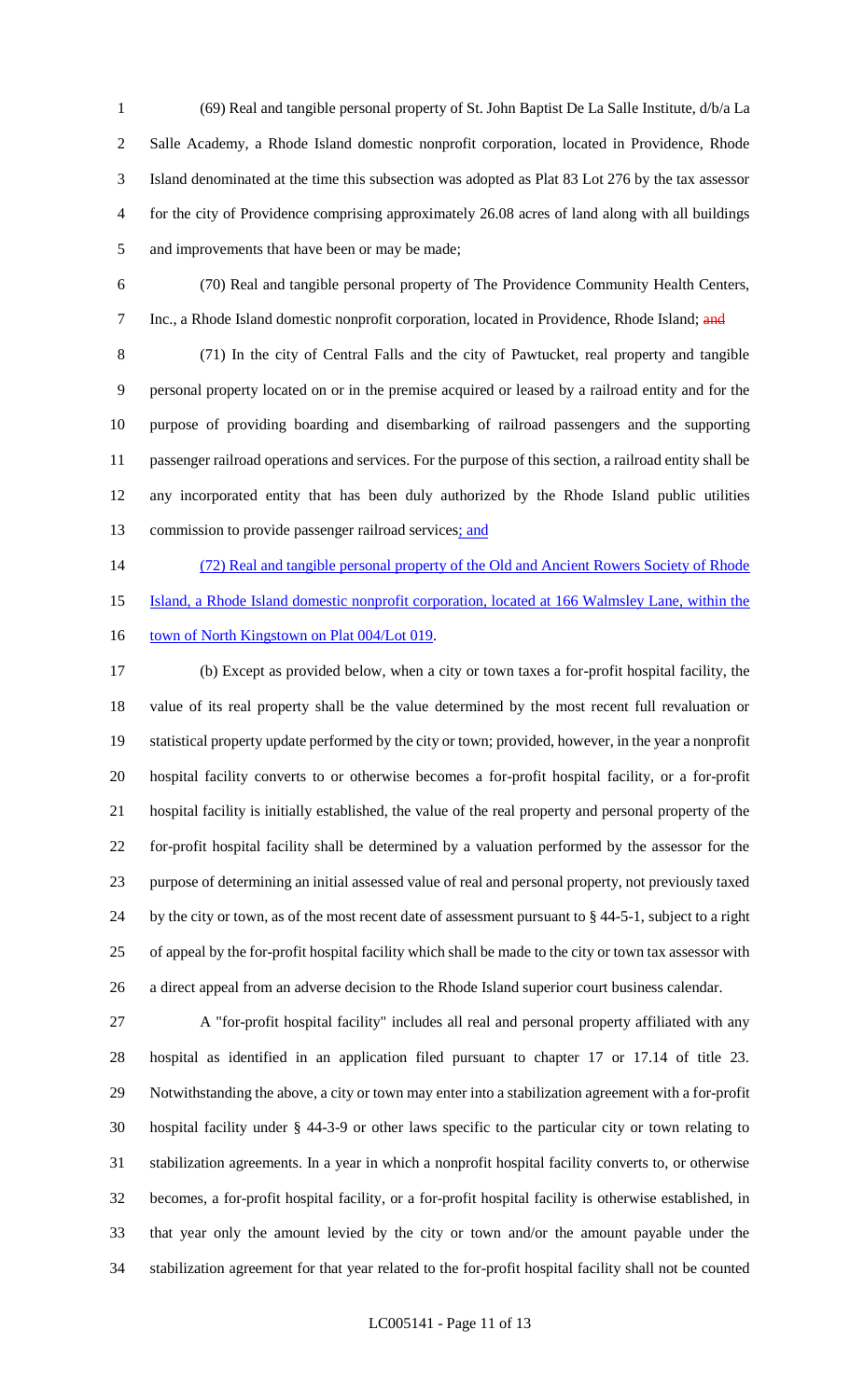- 1 towards determining the maximum tax levy permitted under § 44-5-2.
- 2 SECTION 2. This act shall take effect upon passage.

======== LC005141  $=$